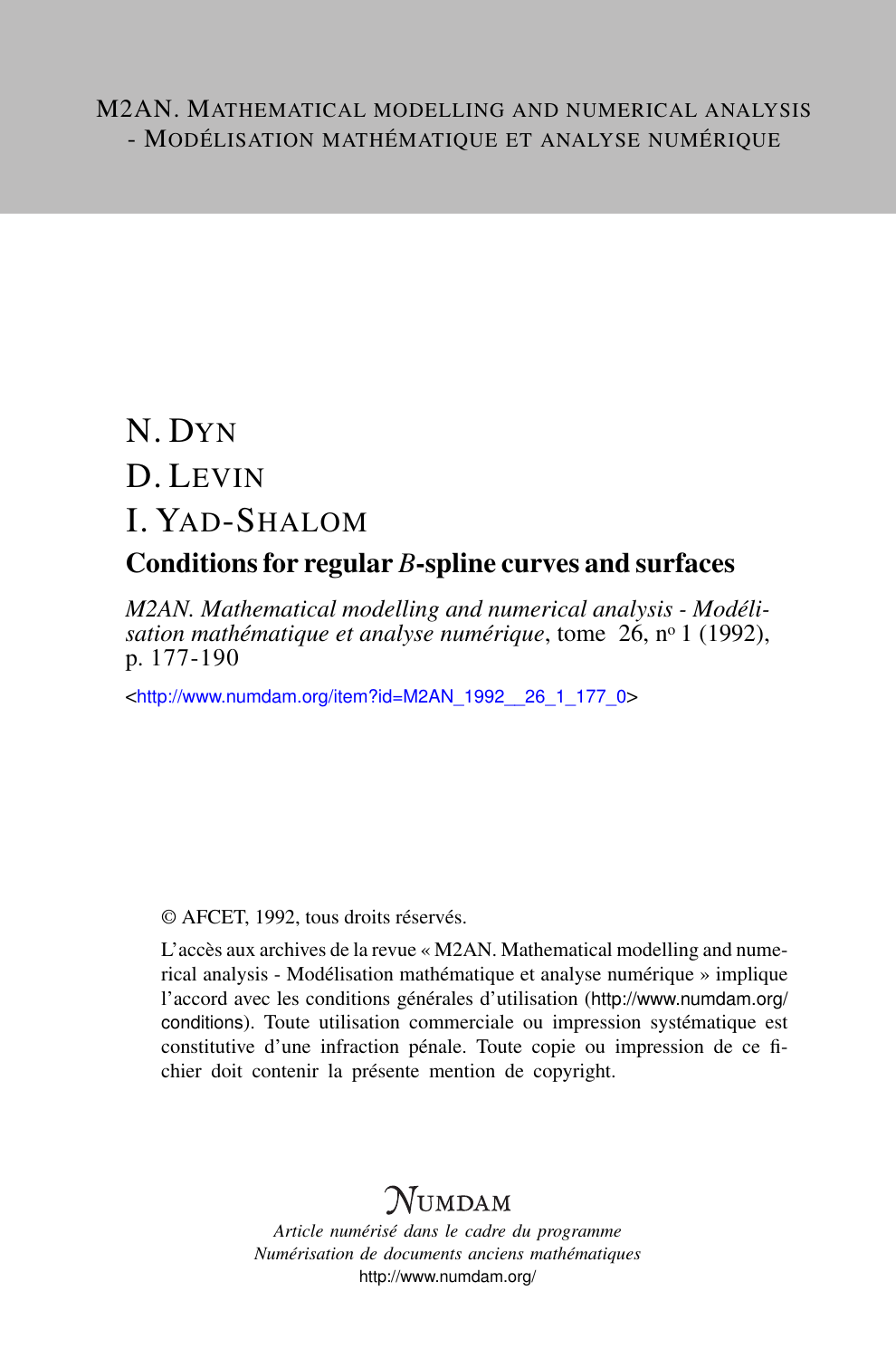MATHEMATICAL MODELLING AND NUMERICAL ANALYSIS **EXPENSION MATHEMATICAL MUULLUM AND NORMATIONS MUMERIQUE** 

(Vol. 26, n° 1, 1992, p. 177 à 190)

#### **CONDITIONS FOR REGULAR & SPLINE CURVES AND SURFACES**

by N. DYN  $(1)$ , D. LEVIN  $(1)$  and I. YAD-SHALOM  $(1)$ 

Abstract. — New sufficient conditions for the regularity of a B-spline curve are derived in terms of geometrical properties of the set of control points. These conditions exclude critical points and self-intersections in the curve, and are extendable to tensor-product B-spline surfaces.

Résumé. — Conditions pour la régularité des courbes et surfaces B-spline. De nouvelles conditions suffisantes pour la régularité d'une courbe B-spline sont obtenues en termes de propriétés géométriques de l'ensemble des points de contrôle. Ces conditions permettent d'exclure les points critiques et les points d'auto-intersections des courbes, et s'étendent à des surfaces produit tensoriels de B-spline.

#### 1. INTRODUCTION

A parametric B-spline curve in  $R^d$ ,  $d > 1$ , where in practice  $d = 2$  or  $d = 3$ , is defined by

$$
S(t) = \sum_{i=1}^{n} P_i B_{i,k}(t), \quad k \leq t \leq n+1, \tag{1.1}
$$

where  ${P_i}_{i=1}^n \subset R^d$  and  $B_{i,k}(t) = B_{0,k}(t - i)$  is the normalized uniform Bspline of order k (degree  $k-1$ ) with  $k+1$  knots: i,  $i+1, ..., i+k$ .

Parametric B-spline curves are usually generated by binary subdivision schemes operating on the set of initial points  ${P_i}_{i=1}^n$ , thus  $S(t)$  may be regarded as a limit curve of a subdivision scheme. For  $k = 3$ ,  $S(t)$  is obtained by the well known Chaikin's scheme, and for higher orders of  $k$  see Lane and Riesenfeld [3].

We define a curve with  $C^1$  components as regular if it has a continuous unit tangent and if it has no self-intersections. Since  $B_{i,k} \in C^{k-2}$ , for  $k \ge 3$  the components of  $S(t)$  are  $C<sup>1</sup>$  functions but irregularities in  $S(t)$  might occur.

<sup>(1)</sup> Beverly and Raymond Sackler Faculty of Exact Sciences, School of Mathematical Sciences, Tel Aviv University, Tel Aviv, Israel.

M<sup>2</sup> AN Modélisation mathématique et Analyse numérique 0764-583X/92/01/177/14/\$ 2.40 Mathematical Modelling and Numerical Analysis © AFCET Gauthier-Villars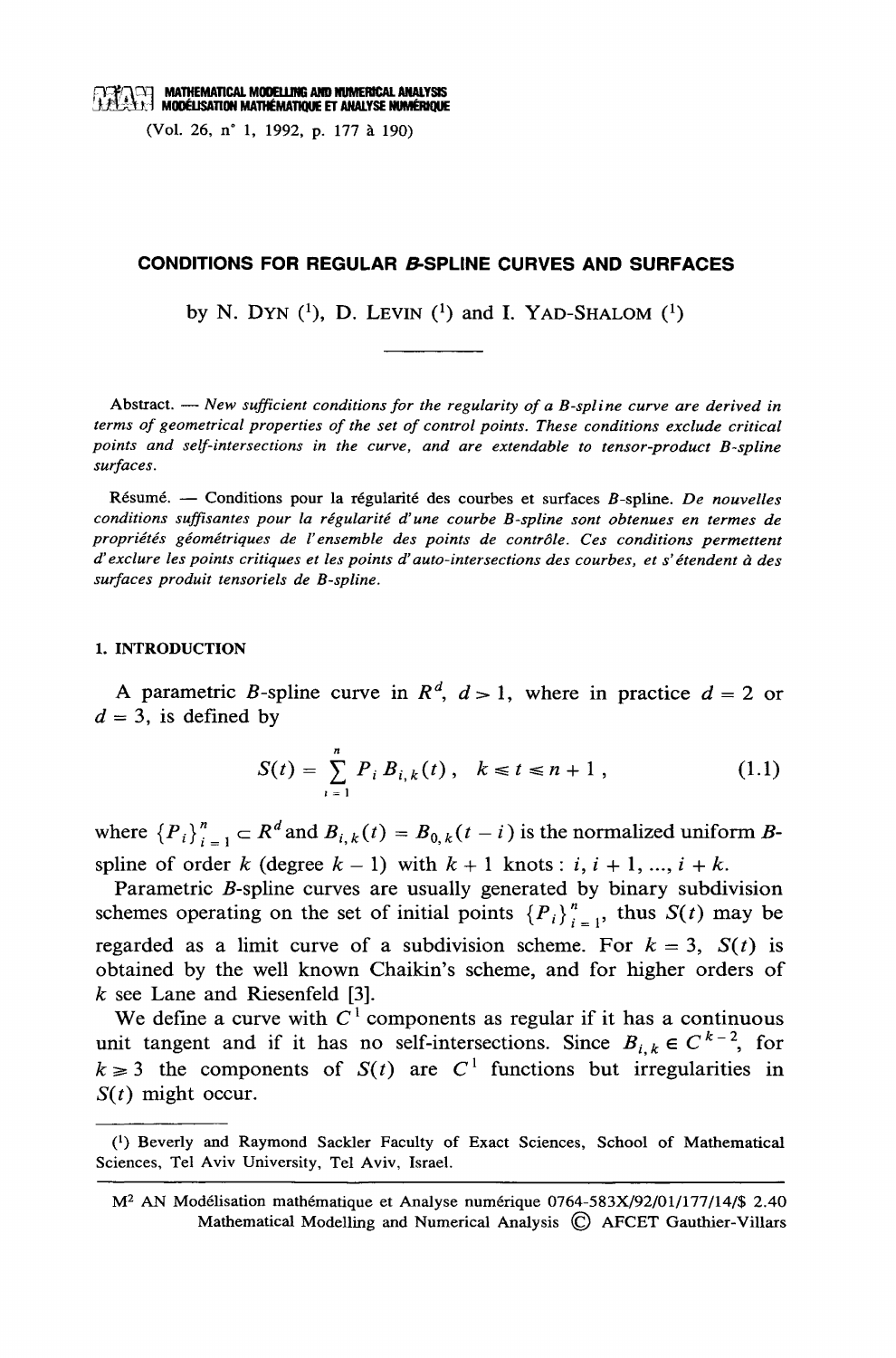Clearly unit tangent discontinuities occur only in critical points, namely points where the tangent vector vanishes. It is of interest to note that if  $S(t)$  is a non-degenerated polynomial curve in the neighbourhood of  $t$ , then the only possible unit tangent discontinuity is a cusp. This means that there are two tangents in opposite directions at  $t$  as is the case for the curve  $(t^3, t^2)$  at  $t = 0$ .

Each unit interval  $[\ell, \ell + 1]$  with  $\ell$  integer,  $k \le \ell \le n$ , is in the support of  $k$  *B*-splines

$$
B_{\ell-k+1,k}(t) \ldots B_{\ell,k}(t) \,,
$$

thus we have

$$
S(t) = \sum_{i=\ell-k+1}^{\ell} B_{i,k}(t) P_i, \quad t \in [\ell, \ell+1]. \tag{1.2}
$$

We show that if  ${P_i}_{i=1}^l$ , satisfy the following regularity condition of order  $k$  then the curve segment in (1.2) has no self-intersections and has no critical points, thus it is a regular curve.

**DEFINITION** 1.1 : A set of points  $Q = \{Q_j\}_{j=1}^k$  satisfies the regularity condition of order k,  $k \ge 3$ , if

$$
\operatorname{conv}\left(\left\{Q_{j}\right\}_{j=1}^{r}\right)\cap\operatorname{conv}\left(\left\{Q_{j}\right\}_{j=r+1}^{k}\right)=\varnothing,\ \ r\in W_{k}.
$$

where

$$
W_k = \begin{cases} \left\{ \frac{k}{2} \right\}, & k \text{ even }, \\ \left\{ \frac{k-1}{2}, \frac{k+1}{2} \right\}, & k \text{ odd}. \end{cases}
$$
 (1.3)

Here conv  $(Q = \{Q_j\}_{j=1}^{\ell})$  denotes the convex hull of Q, given by

conv (Q) = 
$$
\left\{\sum_{j=1}^{l} \alpha_j Q_j \middle| \sum_{j=1}^{l} \alpha_j = 1, \alpha_j \ge 0, j = 1, ..., l \right\}
$$
. (1.4)

In  $R^d$ , conv (Q) is a convex polytope and in particular it is a polygonal area in  $R^2$  and a polyhedron in  $R^3$ . Since two convex polytopes in  $R^3(R^2)$  have an empty intesection if and only if they are strictly separated by a plane (line), linear programming methods can be used to verify the regularity condition (see Edelsbruner [2]).

The regularity condition extends the results of Lau [4] where the control points are required to turn through an angle of at most  $\pi$  which is equivalent

> M<sup>2</sup> AN Modélisation mathématique et Analyse numérique Mathematical Modelling and Numerical Analysis

178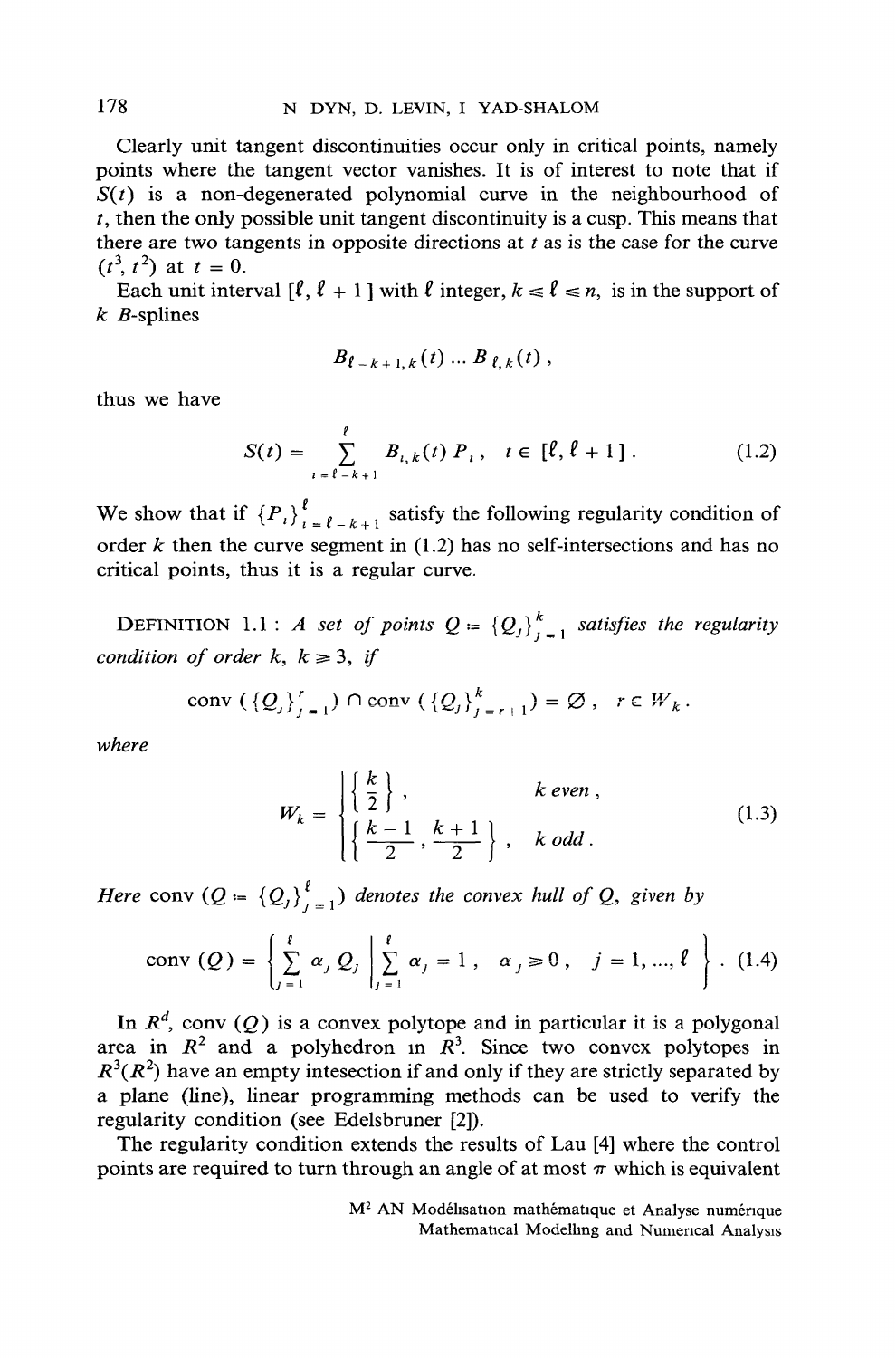to the condition  $0 \notin \text{conv } (\{P_i - P_{i+1}\}_{i=1}^{k-1})$ . For example in the case  $k = 4$  the following points are not accepted by Lau's condition, but accepted by the regularity condition since  $\overline{P_1P_2}$  and  $\overline{P_3P_4}$  are disjoint segments. Moreover, we show that any set of points satisfying Lau's condition also satisfies the regularity condition.



A full analysis of the case  $k = 4$  can be found in Wang [6] and in Stone and DeRose [5]. Necessary and sufficient conditions for excluding selfintersections, critical points and inflection points are determined and efficient algorithms are presented.

Given a control polygon  $\{P_i\}_{i=1}^n$ , with each k successive points satisfying the regularity condition of order  $k$ , then the curve segments given in (1.2) are regular. However irregularities might occur if two curve segments intersect. While big loops are accepted in most applications, small loops in general have to be eliminated, and we show that if the regularity conditions of orders k,  $k + 1, ..., k + \ell$  are imposed then  $S(t_1) = S(t_2)$  implies  $|t_1 - t_2| > \ell$ . Notice that excluding  ${P_t}_{t=1}^{k+\ell-1}$  and  ${P_t}_{t=n-k-\ell+2}^n$  it suffices to verify only the regularity condition of order  $k + \ell$ .

In Section 3, the regularity of parametric tensor-product *B*-spline surfaces is discussed. Let  $\{s_i(u, v)\}_{i=1}^3$  be a set of functions with continuous partial define derivatives. then we the surface  $S(u, v) = (s_1(u, v)),$  $s_2(u, v), s_3(u, v)$  as regular if it has a non-vanishing normal and if it has no self-intersections. The normal may vanish only in case of a rank deficient Jacobian matrix and our sufficient conditions avoid this situation.

A tensor-product B-spline surface of order  $k$  is defined by

$$
S(u, v) = \sum_{i=1}^{n_1} \sum_{j=1}^{n_2} P_{ij} B_{i,k}(u) B_{j,k}(v),
$$
  

$$
k \le u \le n_1 + 1, \quad k \le v \le n_2 + 1
$$
 (1.5)

where  ${P_{ij}}_{i=1}^{n_1 n_2}$   $\subset R^3$ . vol 26, n° 1, 1992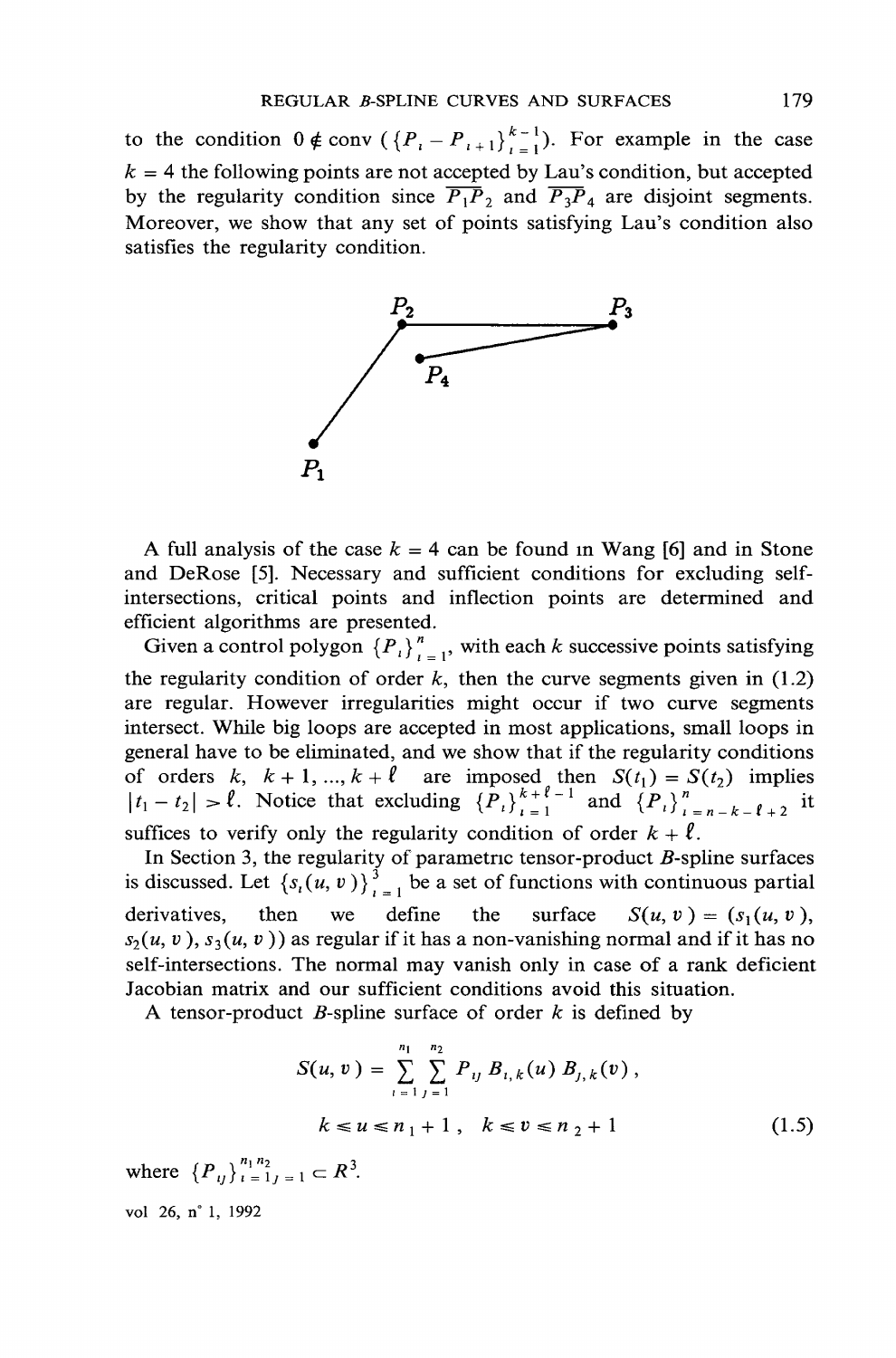On each unit square  $[\ell_1, \ell_1 + 1] \times [\ell_2, \ell_2 + 1]$  with  $\ell_1, \ell_2$  integers,  $k \leq l_1 \leq n_1$ ,  $k \leq l_2 \leq n_2$ ,  $S(u, v)$  is given by

$$
S(u, v) = \sum_{i=\ell_1-k+1}^{\ell_1} \sum_{j=\ell_2-k+1}^{\ell_2} P_{ij} B_{i,k}(u) B_{j,k}(v),
$$
  

$$
u \in [\ell_1, \ell_1+1], v \in [\ell_2, \ell_2+1].
$$
 (1.6)

We show that if  ${P_{ij}}_{i=\ell_1-k+1}^{\ell_1} \sum_{j=\ell_2-k+1}^{\ell_2} s_{j}$  satisfy the following regularity condition of order  $(k, k)$  then the surface patch given by (1.6) is regular.

**DEFINITION** 1.2: A set of points  $\{Q_{ij}\}_{i=1}^{k_1} \sum_{j=1}^{k_2}$  satisfies the surface regularity condition of order  $(k_1, k_2)$  if

conv 
$$
({P_{ij}}_{i=1}^{r_1} {k_2 \choose j=1} \cap conv ({P_{ij}}_{i=r_1+1}^{k_1} {k_2 \choose j=1}) = \emptyset
$$
,  $r_1 \in W_{k_1}$  (1.7)

and

conv 
$$
({P_{ij}}_{i=1}^{k_1} \sum_{j=1}^{r_2} ) \cap conv ({P_{ij}}_{i=1}^{k_1} \sum_{j=r_2+1}^{k_2} ) = \emptyset
$$
,  $r_2 \in W_{k_2}$  (1.8)

and

cone 
$$
(\{P_{\ell j} - P_{ij}\}_{i=1}^{r_1} \sum_{\ell=r_1+1}^{k_1} \sum_{j=1}^{k_2} ) \cap
$$
  
Q force  $(\{P_{i\ell} - P_{ij}\}_{j=1}^{r_2} \sum_{\ell=r_2+1}^{k_2} \sum_{i=1}^{k_1} ) = \{0\}, (1.9)$   
 $\forall r_1, r_2, r_1 \in W_{k_1}, r_2 \in W_{k_2}.$ 

where  $W_{k_1}$  and  $W_{k_2}$  are defined by (1.3)

The largest number of conditions occur when both  $k_1$  and  $k_2$  are odd, since  $(1.7)$  and  $(1.8)$  are two conditions each, and  $(1.9)$  includes four conditions. In case of even numbers  $k_1$ ,  $k_2$  then (1.7), (1.8) and (1.9) are one condition each. Here the cone of a set  $A$  is defined by

$$
cone (A) = \{ \alpha a \mid \alpha \in R, \ a \in conv (A) \} . \tag{1.10}
$$

Also. define the chopped cone of set  $\boldsymbol{A}$ we a as  $\{\alpha a \mid |\alpha| \le 1, a \in \text{conv } (A)\}\.$  Note that if condition (1.9) is violated then the two cones intersect along a line through the origin. Thus it is sufficient to verify that the chopped cones corresponding to the cones in  $(1.9)$  have no intersection point except for the origin.

In analogy to the curve case, if all the regularity conditions of orders  $(i, j), k \le i \le k + \ell_1, k \le j \le k + \ell_2$  are imposed then  $S(u_1, v_1) = S(u_2, v_2)$ implies either  $|u_1 - u_2| > \ell_1$  or  $|v_1 - v_2| > \ell_2$ .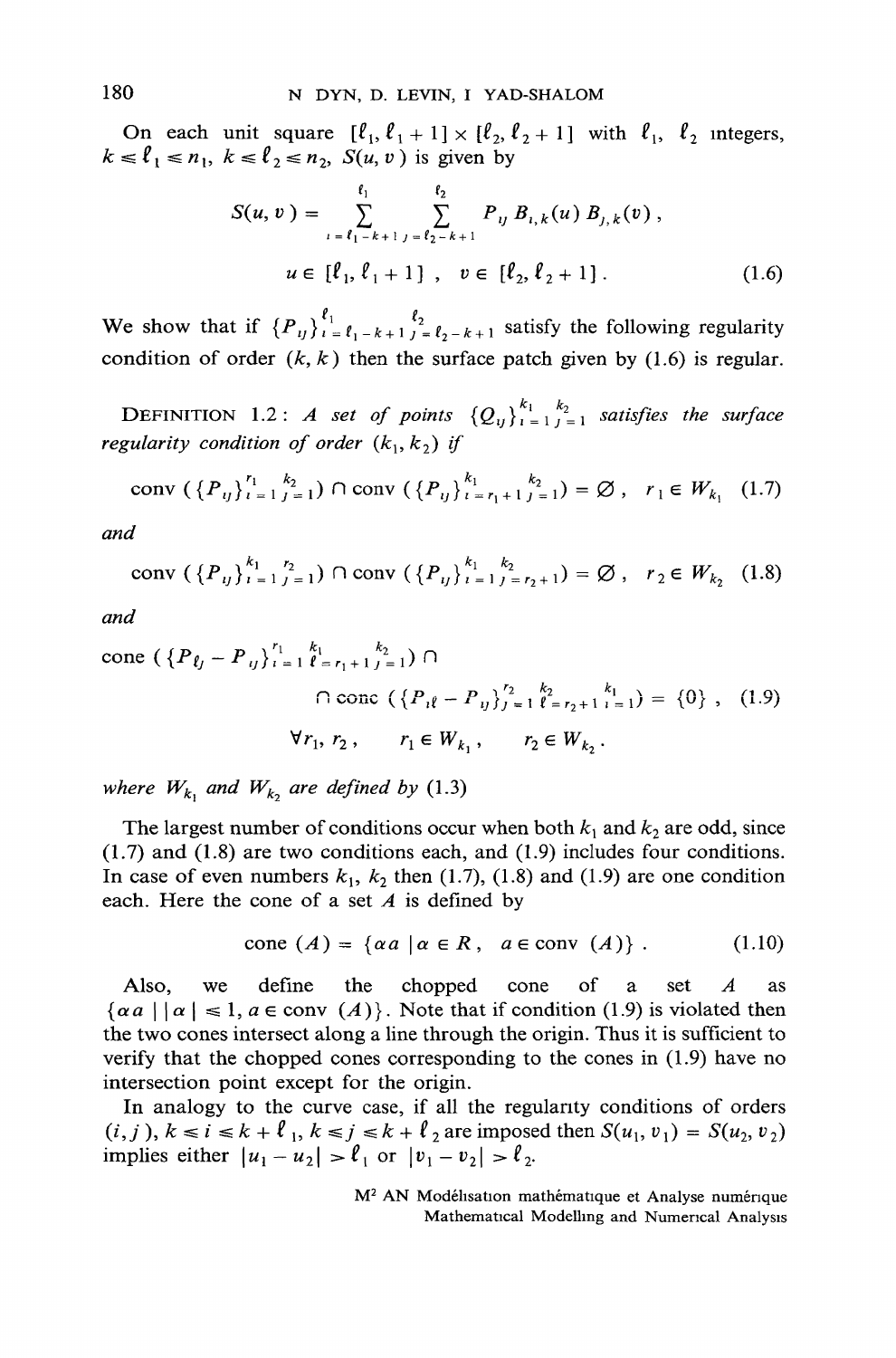Actually, condition  $(1.7)$  and  $(1.8)$  may be replaced by sharper ones (see Remark 3.6), but this improved regularity condition has no simple geometrical interpretation.

We conclude Section 3 by extending Lau's condition to tensor-product Bspline surfaces.

#### 2. SELF-INTERSECTIONS AND CRITICAL POINTS OF B-SPLINE CURVES

Let  ${P_i}_{i=1}^k$  be the control points then by (1.2):

$$
S(t) = \sum_{i=1}^{k} B_{i,k}(t) P_i, \quad t \in [k, k+1], \tag{2.1}
$$

and the behavior of  $B_{1,k}(t),...,B_{k,k}(t)$  on  $[k, k+1]$  is given by the following lemma.

LEMMA 2.1 : If  $k \ge 2$  is an even number then

- 1.  $B_{1,k}(t) \leq \cdots \leq B_{\frac{k}{2},k}(t)$ ,  $t \in [k, k+1]$ . 2.  $B_{k,k}(t) \leq \cdots \leq B_{\frac{k}{2}+1,k}(t)$ ,  $t \in [k, k+1]$ .
- 3.  $B_{1,k}(t)$ , ...,  $B_{\frac{k}{2},k}(t)$  are strictly decreasing on [k, k + 1].
- 4.  $B_{\frac{k}{2}+1,k}(t)$ , ...,  $B_{k,k}(t)$  are strictly increasing on [k, k + 1].

5.  $B_{\frac{k}{2},k}(t)$  is a maximal B-spline on  $\left[k, k+\frac{1}{2}\right], B_{\frac{k}{2}+1,k}$  is maximal on  $\left[k+\frac{1}{2},k+1\right]$ .

If  $k \geq 2$  is an odd number then 1.  $B_{1,k}(t) \leq \cdots \leq B_{\frac{k+1}{2},k}(t)$ ,  $t \in [k, k+1]$ . 2.  $B_{k,k}(t) \leq \cdots \leq B_{\frac{k+1}{2},k}(t), \quad t \in [k, k+1].$ 3.  $B_{1,k}(t), ..., B_{k-1,k}(t)$  are strictly decreasing on [k, k + 1]. 4.  $B_{\frac{k+3}{2},k}(t), ..., B_{k,k}(t)$  are strictly increasing on [k, k + 1]. 5.  $B_{\frac{k}{2},k}(t)$  is a maximal B-spline on  $\left[k, k+\frac{1}{2}\right]$ ,  $B_{\frac{k}{2}+1, k}$  is maximal on  $\left[k+\frac{1}{2},k+1\right]$ .

*Proof*: Since  $B_{i,k}(t) = B_{1,k}(t - i + 1)$  and  $B_{1,k}(t)$  is a strictly increasing function on the left half of its support and a strictly decreasing function on the right half of its support, the proof is completed.  $\Box$ 

vol. 26, n° 1, 1992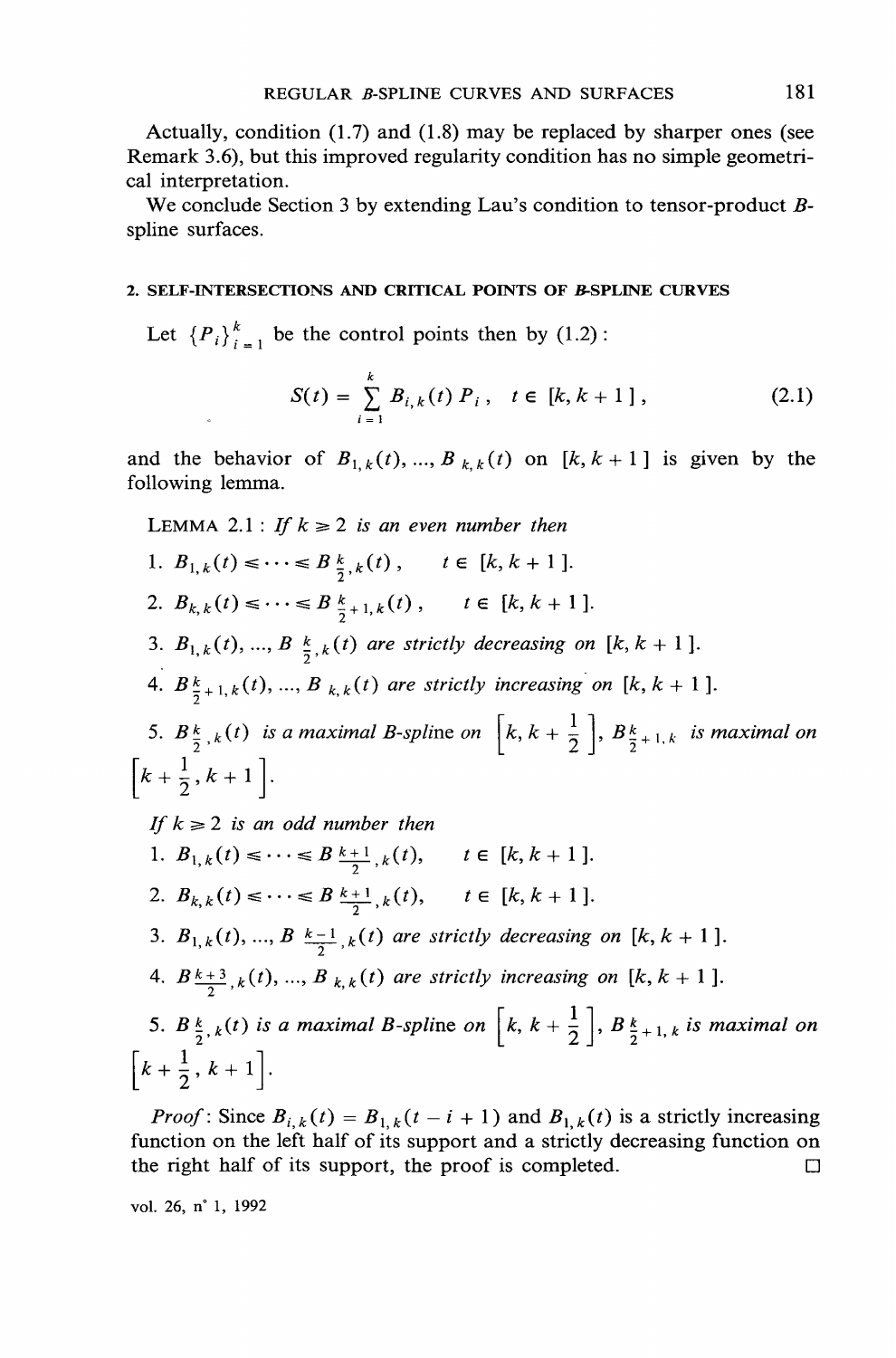The following lemma provides a sufficient condition for a non-empty intersection of two polytopes. The proof of the lemma is trivial.

LEMMA 2.2: Given  $Q = \{Q_i\}_{i=1}^{r_1} \subset R^d$ ,  $\tilde{Q} = \{\tilde{Q}_j\}_{j=1}^{r_2} \subset R^d$  and nonnegative coefficients  $\{\alpha_i\}_{i=1}^{r_1}$ ,  $\{\tilde{\alpha}_i\}_{i=1}^{r_2}$  with

$$
\sum_{i=1}^{r_1} \alpha_i Q_i = \sum_{j=1}^{r_2} \tilde{\alpha}_j \tilde{Q}_j \quad \text{and} \quad \sum_{i=1}^{r_1} \alpha_i = \sum_{j=1}^{r_2} \tilde{\alpha}_j \neq 0
$$

then conv  $(Q) \cap \text{conv } (\tilde{Q}) \neq \emptyset$ .

**THEOREM** 2.3: Let  ${P_i}_{i=1}^k$ ,  $k \ge 3$  satisfy the regularity condition of Definition 1.1, then  $S(t)$  as defined by (2.1) has no critical points.

Proof: Using the differentiation formula for uniform B-splines ([1], p. 138)

$$
B'_{i,k}(t) = B_{i,k-1}(t) - B_{i+1,k-1}(t) , \qquad (2.2)
$$

together with  $(2.1)$ , we get

$$
S'(t) = \sum_{i=1}^{k} (B_{i,k-1}(t) - B_{i+1,k-1}(t)) P_i, \quad k \le t \le k+1. \tag{2.3}
$$

Let  $t_1$  be a critical point then by (2.3)

$$
\sum_{i=1}^{k} (B_{i+1,k-1}(t_1) - B_{i,k-1}(t_1)) P_i =
$$
\n
$$
= \sum_{i=r+1}^{k} (B_{i,k-1}(t_1) - B_{i+1,k-1}(t_1)) P_i, \quad (2.4)
$$

for any  $1 \le r \le k$ . Now, since  $B_{1, k-1}(t)$  and  $B_{k+1, k-1}(t)$  vanish on [k, k + 1], the coefficients on both sides sum up to  $B_{r+1,k-1}(t_1)$ . Let k be even, then in view of Lemma 2.1,  $B_{\frac{k}{2}+1,k-1}(t_1) > 0$ , is a maximal Bspline. The choice  $r = \frac{k}{2}$  together with Lemma 2.1 implies that all the coefficients on both sides of (2.4) are non-negative, and sum up to  $B_{\frac{k}{2}+1,k,k-1}^{k}(t_1) > 0$ . Thus (2.4) satisfies the conditions of Lemma 2.2 and therefore

$$
\operatorname{conv}\left(\left\{P_{i}\right\}_{i=1}^{k/2}\right)\cap\operatorname{conv}\left(\left\{P_{i}\right\}_{i=\frac{k}{2}+1}^{k}\right)\neq\varnothing,
$$

which contradicts the regularity condition. The proof with  $k$  odd is analogous but we have to consider two choices of  $r$ , each contradicting the regularity condition.  $\Box$ 

> M<sup>2</sup> AN Modélisation mathématique et Analyse numérique Mathematical Modelling and Numerical Analysis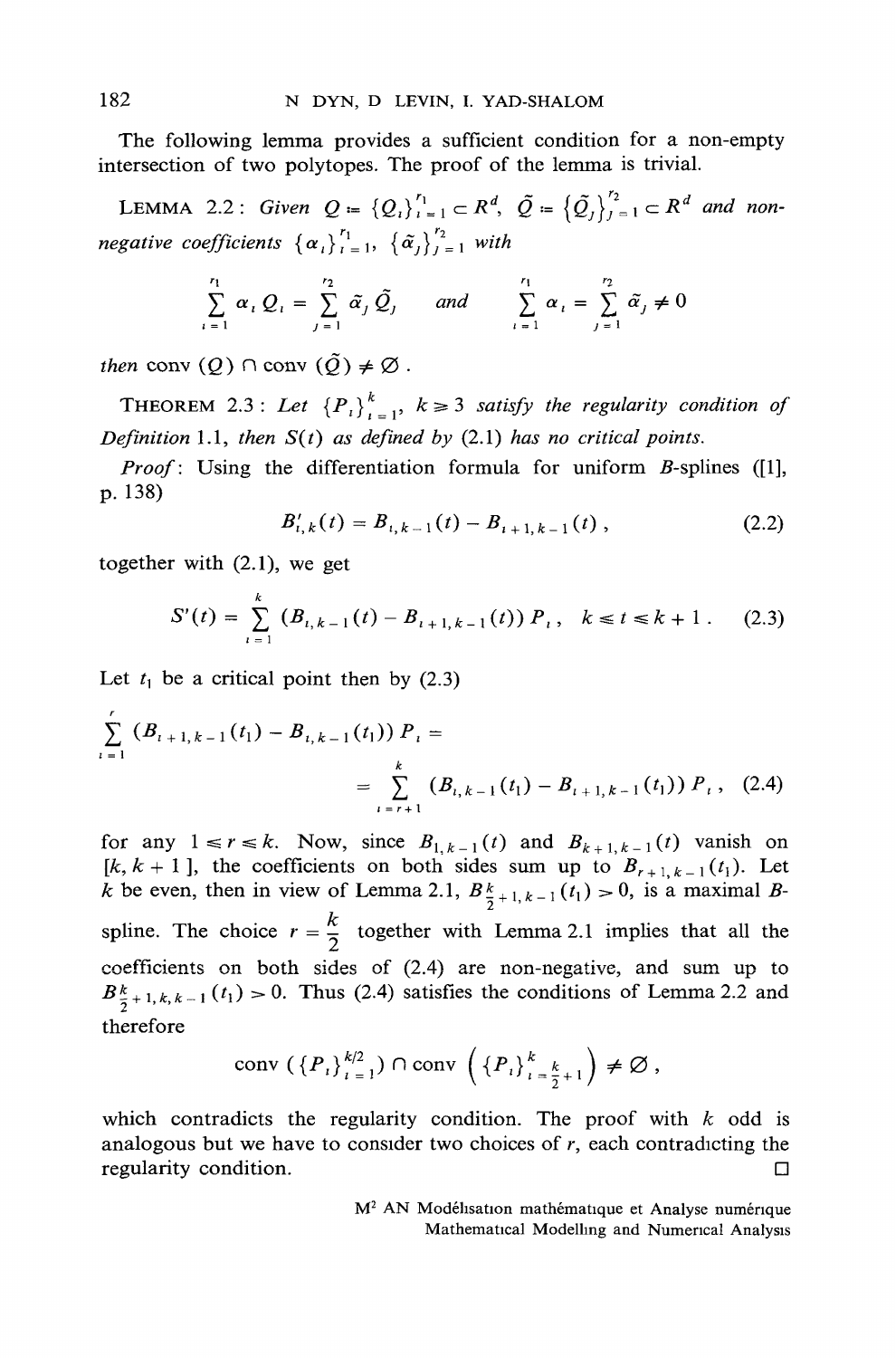THEOREM 2.4 : Let  ${P_i}_{i=1}^k$ ,  $k \ge 3$  satisfy the regularity condition, then  $S(t)$  as defined by (2.1) has no self-intersections.

*Proof*: Let  $t_1$ ,  $t_2 \in [k, k+1]$  with  $t_1 < t_2$  satisfy  $S(t_1) = S(t_2)$ . In view of  $(2.1)$ 

$$
\sum_{i=1}^{k} P_i(B_{i,k}(t_2) - B_{i,k}(t_1)) = 0,
$$
\n(2.5)

which implies

$$
\sum_{i=1}^{k} P_i(B_{i,k}(t_1) - B_{i,k}(t_2)) = \sum_{i=r+1}^{k} P_i(B_{i,k}(t_2) - B_{i,k}(t_1)) \,. \tag{2.6}
$$

Since  $\sum_{i=1}^{k} B_i(t_1) = \sum_{i=1}^{k} B_i(t_2) = 1$ , the scalar coefficients in (2.5) sum up to

zero and the sum of the coefficients on both sides of  $(2.6)$  is the same. Let k be even, then the choice  $r = \frac{k}{2}$  together with Lemma 2.1 implies that all the coefficients on both sides of  $(2.6)$  are positive. Thus by Lemma 2.2

$$
\operatorname{conv}\left(\left\{P_{i}\right\}_{i=1}^{k/2}\right)\cap\operatorname{conv}\left(\left\{P_{i}\right\}_{i=\frac{k}{2}+1}^{k}\right)\neq\varnothing,
$$

which contradicts the regularity condition.

The proof for  $k$  odd is analogous but two choices of  $r$  are required, each contradicting the regularity condition.  $\Box$ 

COROLLARY 2.5: If the control points  ${P_i}_{i=1}^k$ ,  $k \ge 3$  satisfy the regularity condition, then the curve  $S(t)$  defined by (2.1) is regular.

In the following we discuss intersections of two curve segments of order  $k$ . Let  $\{P_i\}_{i=1}^{k+\ell}$ ,  $\ell \ge 1$  be the initial control points then by (1.1)

$$
S(t) = \sum_{i=1}^{k+\ell} P_i B_{i,k}(t) , \qquad k \le t \le k+\ell+1 , \qquad (2.7)
$$

and consider the two curve segments corresponding to  $t \in [k, k + 1]$  and  $t \in [k + \ell, k + \ell + 1]$ , where  $\ell > 0$  is an integer.

LEMMA 2.6: Let  $S(t)$  be defined by (2.7) and let  $t_1$ ,  $t_2$  satisfy  $t_1 \in [k, k+1]$ ,  $t_2 \in [k + \ell, k + \ell + 1]$  then there exists  $r \in W_{k+\ell}$  such that

$$
B_{j,k}(t_1) \ge B_{j,k}(t_2) \qquad j = 1 \dots r \,, \tag{2.8}
$$

$$
B_{j,k}(t_2) \ge B_{j,k}(t_1) \qquad j = r+1 \dots k + \ell \tag{2.9}
$$

where  $W_k$  is defined by (1.3).

vol 26, n° 1, 1992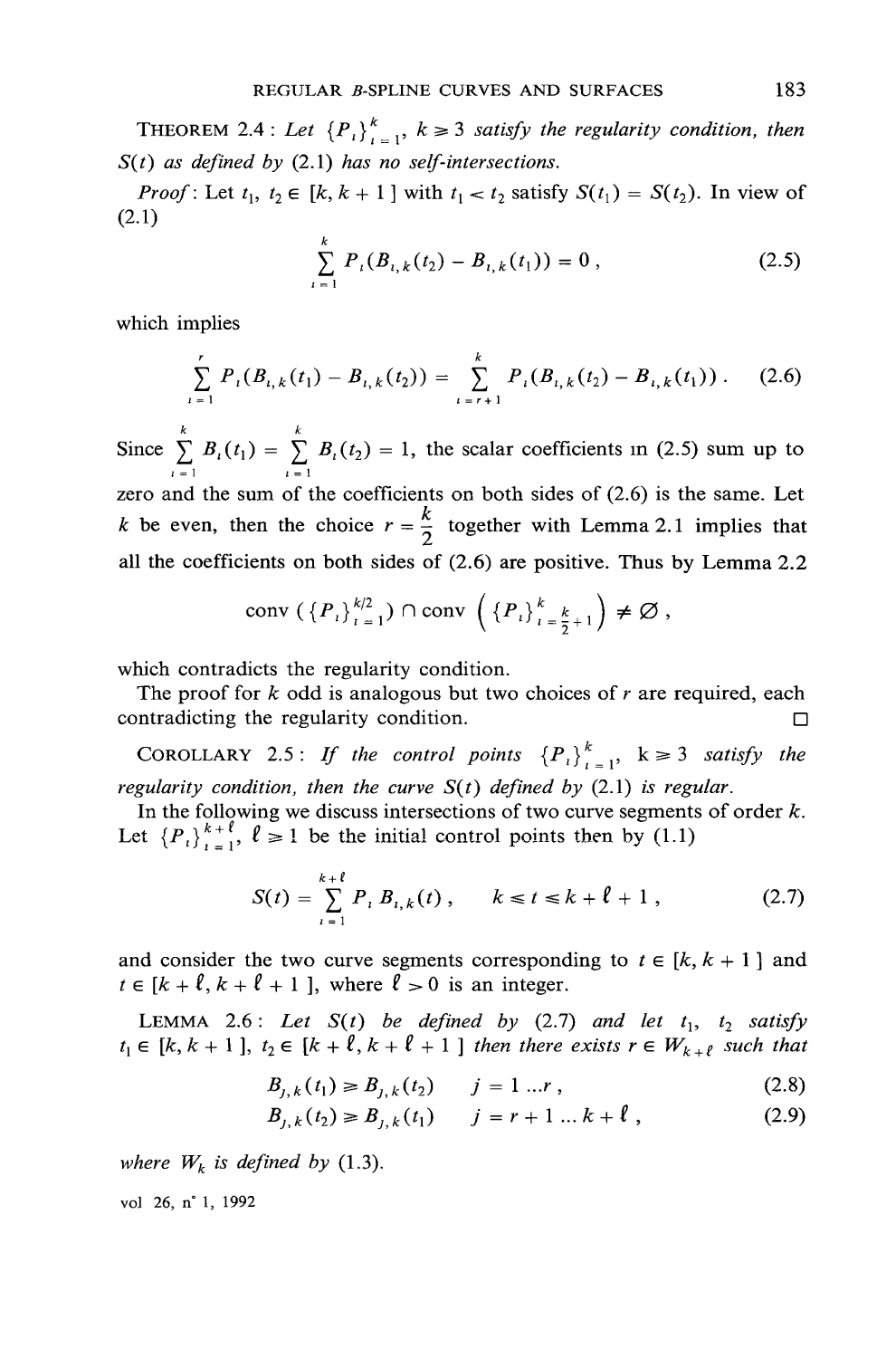*Proof*: For each pair  $t_1$ ,  $t_2$  the existence of a positive integer r, for which  $(2.8)$ ,  $(2.9)$  hold, follows from the fact that the derivative of a *B*-spline function has one strong sign change. To computer  $r$  assume that  $k + \ell$  is even. Then  $B \frac{k+\ell}{2}$ ,  $k(t)$  obtains its maximal value at  $t = k + \frac{\ell}{2}$  and is symmetric about this point. Now since  $\left|k + \frac{\ell}{2} - t_1\right| \le \left|k + \frac{\ell}{2} - t_2\right|$  it follows that  $B_{\frac{k+\ell}{2},k}(t_1) \ge B_{\frac{k+\ell}{2},k}(t_2)$  and by a similar argument  $B_{\frac{k+\ell}{2}+1,k}(t_1) \le$  $B_{\frac{k+\ell}{2}+1,k}(t_2)$ . The proof of the case where  $k+\ell$  is odd is analogous.  $\Box$ 

The following theorem is a direct consequence of Lemma 2.6. The proof is similar to the proof of Theorem 2.4.

**THEOREM** 2.7 : Let  $S(t)$  be defined by (2.7),  $3 \le k$  and let  $\{P_i\}_{i=1}^{k+l}$  satisfy the regularity condition of order  $k + \ell$ , then the curve segments corresponding to  ${P_i}_{i=1}^k$  and  ${P_i}_{i=1}^{k+l}$  do not intersect.

We conclude this section showing that the regularity condition is stronger than Lau's condition.

THEOREM 2.8 : Let  ${P_i}_{i=1}^k$ ,  $k \ge 3$  satisfy Lau's condition then  ${P_i}_{i=1}^k$ satisfies the regularity condition.

*Proof*: For  $k = 3$  the conditions are equal, thus we consider  $k > 3$ . Assume in contradiction that  ${P_i}_{i=1}^k$  does not satisfy the regularity condition then there exists  $1 < r < k$  and non-negative coefficients  $\{\alpha_i\}_{i=1}^k$ such that

$$
\sum_{i=1}^{r} \alpha_{i} P_{i} = \sum_{i=r+1}^{k} \alpha_{i} P_{i}, \quad \sum_{i=1}^{r} \alpha_{i} = \sum_{i=r+1}^{k} \alpha_{i} = 1. \quad (2.10)
$$

By  $(2.10)$  we get

$$
\alpha_1(P_1 - P_2) + (\alpha_1 + \alpha_2) (P_2 - P_3) + \cdots +
$$
  
+ (\alpha\_1 + \cdots + \alpha\_{r-1}) (P\_{r-1} - P\_r) +  
+ (\alpha\_1 + \cdots + \alpha\_r) P\_r = (\alpha\_{r+1} + \cdots + \alpha\_k) P\_{r+1} +  
+ (\alpha\_{r+2} + \cdots + \alpha\_k) (P\_{r+2} - P\_{r+1}) + \cdots +  
+ (\alpha\_{k-1} + \alpha\_k) (P\_{k-1} - P\_{k-2}) + \alpha\_k (P\_k - P\_{k-1}) (2.11)

which implies

$$
0 \in \text{conv } (\{P_i - P_{i+1}\}_{i=1}^{k-1})
$$
 (2.12)

contradicting Lau's condition.

M<sup>2</sup> AN Modélisation mathématique et Analyse numérique Mathematical Modelling and Numerical Analysis

□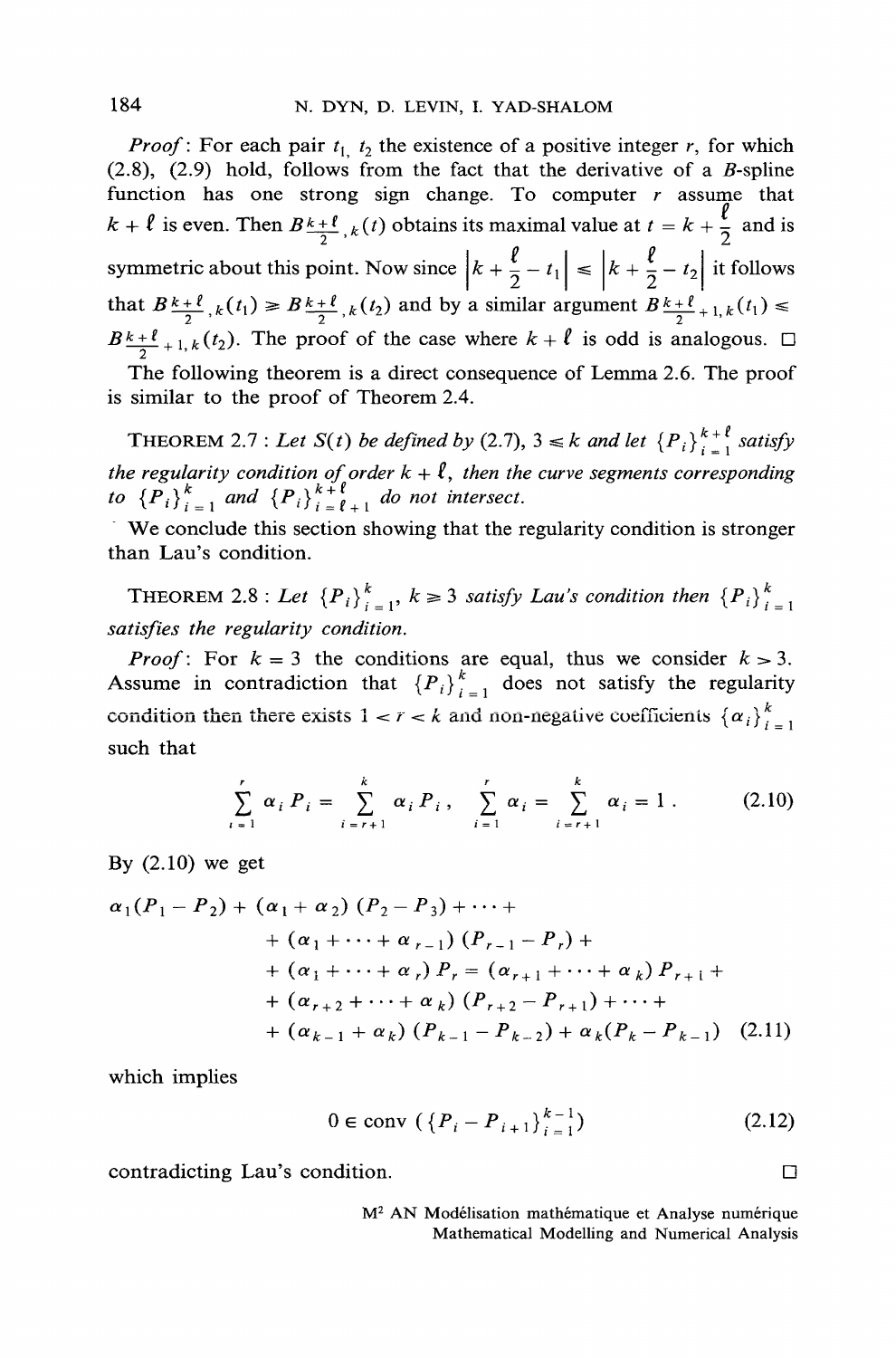#### **3. REGULAR TENSOR PRODUCT B-SPLINE SURFACES**

In the following we discuss the regularity of a tensor-product  $B$ -spline patch given by

$$
S(u, v) = \sum_{i=1}^{k} \sum_{j=1}^{k} P_{ij} B_{i,k}(u) B_{j,k}(v), \quad (u, v) \in [k, k+1]^2, \quad (3.1)
$$

where  $k \ge 3$ ,  $\{P_{ij}\}_{i=1}^k$ ,  $\{F_{ij}\}_{i=1}^k$  and  $\{P_{ij}\}_{i=1}^k$ , and  $\{P_{ij}\}_{i=1}^k$  attisfy the regularity condition given by Definition 1.2.

Given two sets  $X$ ,  $Y$ , we define

$$
X - Y = \{x - y \mid x \in X, y \in Y\}
$$
 (3.2)

and we make use of the following lemma.

LEMMA 3.1 : Given two sets  $P = {P_i}_{i=1}^n$ ,  $Q = {Q_i}_{i=1}^m$  then conv  $(P)$  – conv  $(Q)$  = conv  $({P<sub>i</sub> - Q<sub>j</sub> | i = 1, ..., n, j = 1, ..., m})$ . (3.3)

*Proof*: Obviously conv  $(P)$  – conv  $(Q)$  is a convex set which contains  $P_i - Q_i$ ,  $i = 1, ..., n, j = 1, ..., m$  hence

conv 
$$
({Pi - Qj | i = 1, ..., n, j = 1, ..., m})
$$
 c conv  $(P) - conv(Q)$ .

To see the inverse inclusion let  $\{\alpha_i\}_{i=1}^n$ ,  $\{\beta_j\}_{i=1}^m$  be non-negative numbers satisfying  $\sum_{i=1}^{n} \alpha_i = \sum_{i=1}^{m} \beta_i = 1$ . Then

$$
\sum_{i=1}^{n} \alpha_{i} P_{i} - \sum_{j=1}^{m} \beta_{j} Q_{j} = \sum_{i=1}^{n} \alpha_{i} \left( \sum_{j=1}^{m} \beta_{j} \right) P_{i} - \sum_{j=1}^{m} \beta_{j} \left( \sum_{i=1}^{n} \alpha_{i} \right) Q_{j}
$$

$$
= \sum_{i=1}^{n} \sum_{j=1}^{m} \alpha_{i} \beta_{j} (P_{i} - Q_{j}). \square
$$

THEOREM 3.2 : Let  ${P_{ij}}_{i=1}^k$ ,  $k \ge 3$  satisfy the regularity condition of order  $(k, k)$  and let  $S(u, v)$  be defined by (3.1) then the Jacobian matrix.

$$
\left(\frac{\partial S}{\partial u},\frac{\partial S}{\partial v}\right)=\begin{pmatrix}\frac{\partial S_1}{\partial u} & \frac{\partial S_1}{\partial v} \\ \frac{\partial S_2}{\partial u} & \frac{\partial S_2}{\partial v} \\ \frac{\partial S_3}{\partial u} & \frac{\partial S_3}{\partial v}\end{pmatrix}, \quad (u,v)\in [k, k+1]^2\tag{3.4}
$$

is of rank 2.

vol 26, n° 1, 1992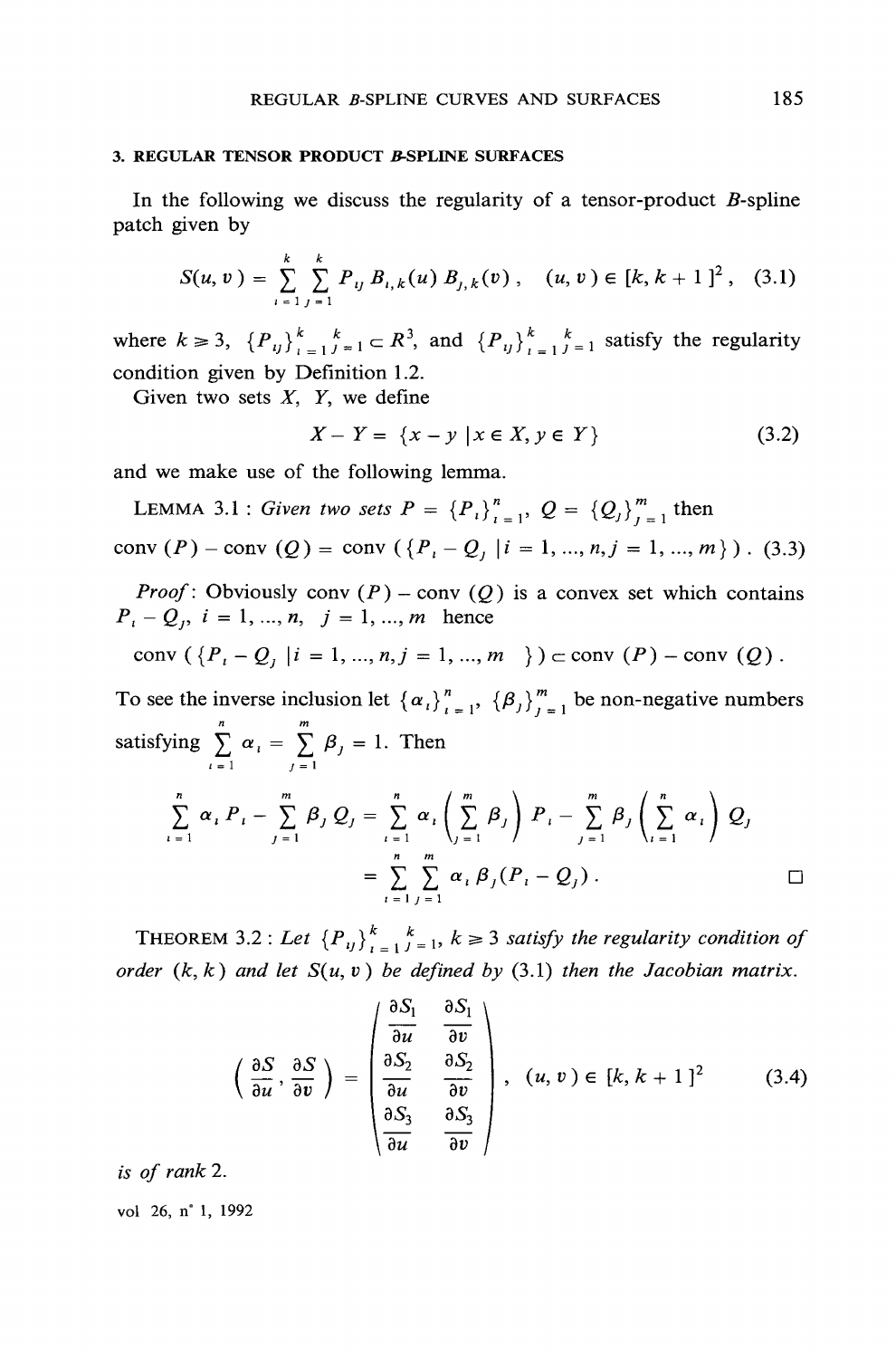*Proof*: In view of  $(2.2)$  we have

$$
\frac{\partial S}{\partial u}(u, v) = \sum_{i=1}^{k} \sum_{j=1}^{k} P_{ij} B_{j,k}(v) (B_{i,k-1}(u) - B_{i+1,k-1}(u))
$$
  

$$
\frac{\partial S}{\partial u}(u, v) = \sum_{i=1}^{k} \sum_{j=1}^{k} P_{ij} B_{i,k}(u) (B_{j,k-1}(v) - B_{j+1,k-1}(v))
$$
(3.5)

and by defining

$$
F_i(v) = \sum_{j=1}^{k} P_{ij} B_{j,k}(v)
$$
  
\n
$$
G_j(u) = \sum_{i=1}^{k} P_{ij} B_{i,k}(u),
$$
\n(3.6)

we get

$$
\frac{\partial S}{\partial u}(u, v) = \sum_{i=1}^{k} F_i(v) (B_{i, k-1}(u) - B_{i+1, k-1}(u))
$$
  

$$
\frac{\partial S}{\partial v}(u, v) = \sum_{j=1}^{k} G_j(u) (B_{j, k-1}(v) - B_{j+1, k-1}(v))
$$
(3.7)

and in analogy to Theorem 2.3 it is clear that (1.7) implies  $\frac{\partial S}{\partial u}(u, v) \neq 0$  and (1.8) implies  $\frac{\partial S}{\partial v}(u, v) \neq 0$ .

In order to establish the linear independence of  $\frac{\partial S}{\partial u}$  and  $\frac{\partial S}{\partial v}$  we rearrange  $(3.5)$  in the following form

$$
\frac{\partial S}{\partial u}(u,v) = \sum_{j=1}^{k} B_{j,k}(v) \hat{U}_j(u), \qquad (3.8)
$$

where

$$
\hat{U}_j(u) = \sum_{\ell=r_1+1}^k P_{\ell j}(B_{\ell,k-1}(u) - B_{\ell+1,k-1}(u)) - \sum_{i=1}^{r_1} P_{ij}(B_{i+1,k-1}(u) - B_{i,k-1}(u)) \ . \tag{3.9}
$$

Here, as in the curve case, there exists  $r_1 \in W_k$  such that the expression (3.9) is of the form

$$
\hat{U}_j(u) = \sum_{\ell=r_1+1}^k \alpha_{\ell} P_{\ell j} - \sum_{i=1}^{r_1} \beta_i P_{ij},
$$

M<sup>2</sup> AN Modélisation mathématique et Analyse numérique Mathematical Modelling and Numerical Analysis

186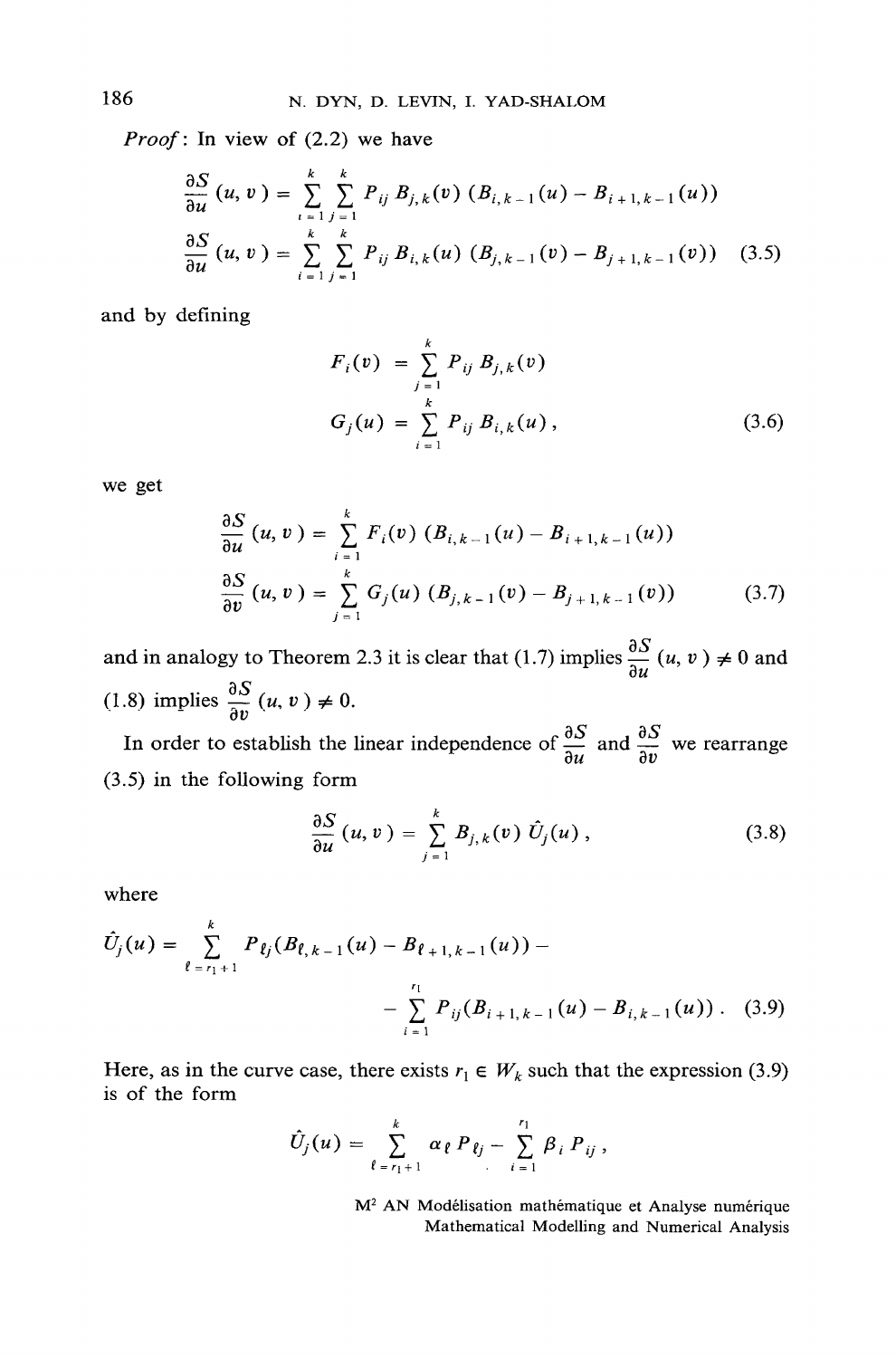where

$$
\alpha_{\ell} \ge 0
$$
,  $\beta_{i} \ge 0$ ,  $\sum_{\ell=r_{1}+1}^{k} \alpha_{\ell} = \sum_{i=1}^{r_{1}} \beta_{i} \ne 0$  (3.10)

and there exists a positive constant  $c$  independent of  $j$  with

$$
c \, . \, \hat{U}_j(u) \in \text{conv } (\{P_{ij}\}_{\ell = r_1 + 1}^k) - \text{conv } (\{P_{ij}\}_{i=1}^{r_1}). \tag{3.11}
$$

By Lemma 3.1 we get

$$
c \cdot \hat{U}_j(u) \in \text{conv } (\{P_{\ell j} - P_{ij}\}_{i=1}^{r_1} \times \{e_{r_1+1} \times \{e_{j}\})
$$

and by  $(3.8)$ 

$$
\frac{\partial S}{\partial u}(u, v) \in \text{cone}\,\left(\,\left\{\,P_{\,\ell_j} - P_{\,ij}\,\right\}^{\,r_1}_{\,i\,=\,1}\,\right.\left\{ \,k_{\,=\,r_1\,+\,1}\,\right\}_{\,=\,1}\,\right)\,\,.
$$

By a similar argument we get for  $r_2 \in W_k$ 

$$
\frac{\partial S}{\partial v}(u, v) \in \text{cone}\,\left(\left\{P_{i\ell} - P_{ij}\right\}_{j=1}^{r_2} \frac{k}{\ell_{r_2+1}} \frac{k}{i-1}\right)
$$

and (1.9) guarantees the linear independence.

THEOREM 3.3 : Let  ${P_{ij}}_{i=1}^k$ ,  $k \ge 3$  satisfy the regularity condition of order  $(k, k)$  and let  $S(u, v)$  be defined by (3.1) then  $S(u, v)$  has no selfintersections.

*Proof*: Let  $u_1 \neq u_2$ ,  $v_1 \neq v_2$  then

$$
S(u_1, v) - S(u_2, v) = \sum_{i=1}^{k} F_i(v) (B_{i,k}(u_1) - B_{i,k}(u_2))
$$
  

$$
S(u, v_1) - S(u, v_2) = \sum_{j=1}^{k} G_j(u) (B_{j,k}(v_1) - B_{i,k}(v_2)),
$$
 (3.13)

where  $F_i(v)$  and  $G_j(u)$  are given by (3.6). In analogy to Theorem 2.4, (1.7) implies  $S(u_1, v) \neq S(u_2, v)$ , and (1.8) implies  $S(u, v_1) \neq S(u, v_2)$ .

Assume in contradiction

$$
S(u_1, v_1) = S(u_2, v_2) , \qquad (3.14)
$$

then

$$
S(u_1, v_1) - S(u_2, v_1) = S(u_2, v_2) - S(u_2, v_1) \tag{3.15}
$$

vol. 26, n° 1, 1992

 $\Box$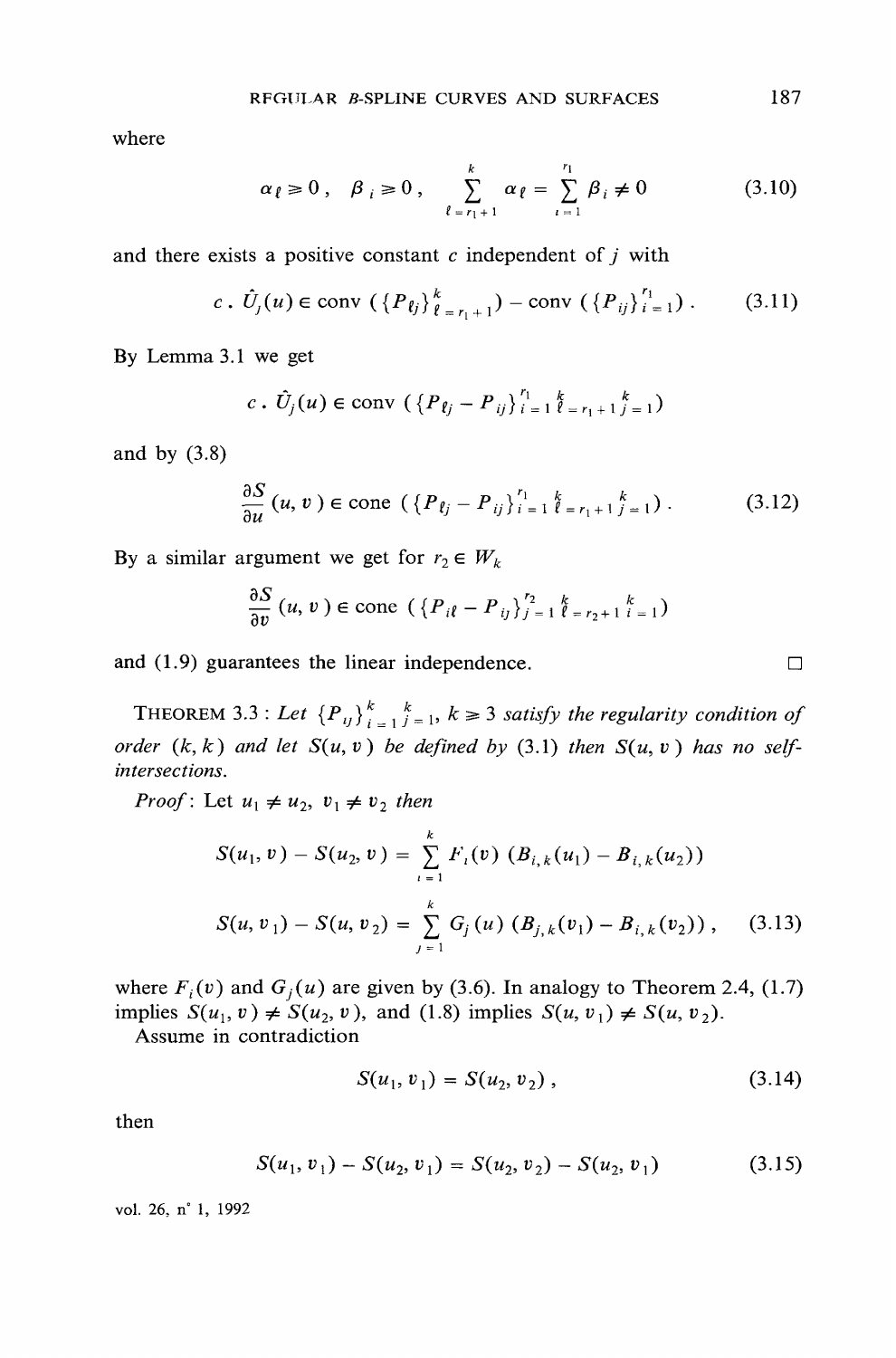which implies

$$
\sum_{i=1}^{k} \sum_{j=1}^{k} P_{ij} B_{j,k}(v_1) (B_{i,k}(u_1) - B_{i,k}(u_2)) =
$$
\n
$$
= \sum_{i=1}^{k} \sum_{j=1}^{k} P_{ij} B_{i,k}(u_2) (B_{j,k}(v_2) - B_{j,k}(v_1)). \quad (3.16)
$$

The left side of  $(3.16)$  is an expression of the form

$$
\sum_{j=1}^{k} B_{j,k}(v_1) \ \tilde{U}_j(u_1, u_2) \tag{3.17}
$$

where

$$
\tilde{U}_j(u_1, u_2) = \sum_{i=1}^k P_{ij}(B_{i,k}(u_1) - B_{i,k}(u_2))
$$
\n(3.18)

and in analogy to Theorem 3.2 there exists a constant  $c \neq 0$  independent of  $i$  satisfying

$$
c \cdot \tilde{U}_j(u_1, u_2) \in \text{conv } (\{P_{ij}\}_{\ell = r_1 + 1}^k) - \text{conv } (\{P_{ij}\}_{i=1}^{r_1}). \quad (3.19)
$$

Hence

$$
S(u_1, v_1) - S(u_2, v_1) \in \text{cone} \left( \left\{ P_{ij} - P_{ij} \right\}_{i=1}^{r_1} \right)_{i=1}^{k} = r_1 + 1 \choose i = 1 \tag{3.20}
$$

and by similar arguments

$$
S(u_2, v_2) - S(u_2, v_1) \in \text{cone} \left( \left\{ P_{i\ell} - P_{ij} \right\}_{j=1}^{r_2} \right) \left\{ \frac{k}{\ell} \right\}_{r_2 + 1}^{k} \left( \frac{k}{\ell} \right), \quad (3.21)
$$

contradicting (1.9).

COROLLARY 3.4 : Let  ${P_{ij}}_{i=1}^k$ ,  $k \ge 3$  satisfy the regularity condition of Definition 1.2, then  $S(u, v)$  as defined by (3.1) is a regular surface.

The following Theorem is the analog of Theorems 2.7.

THEOREM 3.5: Let  $S(u, v)$  be defined by

$$
S(u, v) = \sum_{i=1}^{k+\ell_1} \sum_{j=1}^{k+\ell_2} P_{ij} B_{i,k}(u) B_{j,k}(v),
$$
  

$$
k \le u \le k + \ell_1 + 1, k \le v \le k + \ell_2 + 1.
$$
 (3.22)

Let  ${P_{ij}}_{i=1}^{k+\ell_1}$   $k+\ell_2$  satisfy the regularity condition of order  $(k+\ell_1, k+\ell_2)$ 

M<sup>2</sup> AN Modélisation mathématique et Analyse numérique Mathematical Modelling and Numerical Analysis

188

$$
\qquad \qquad \Box
$$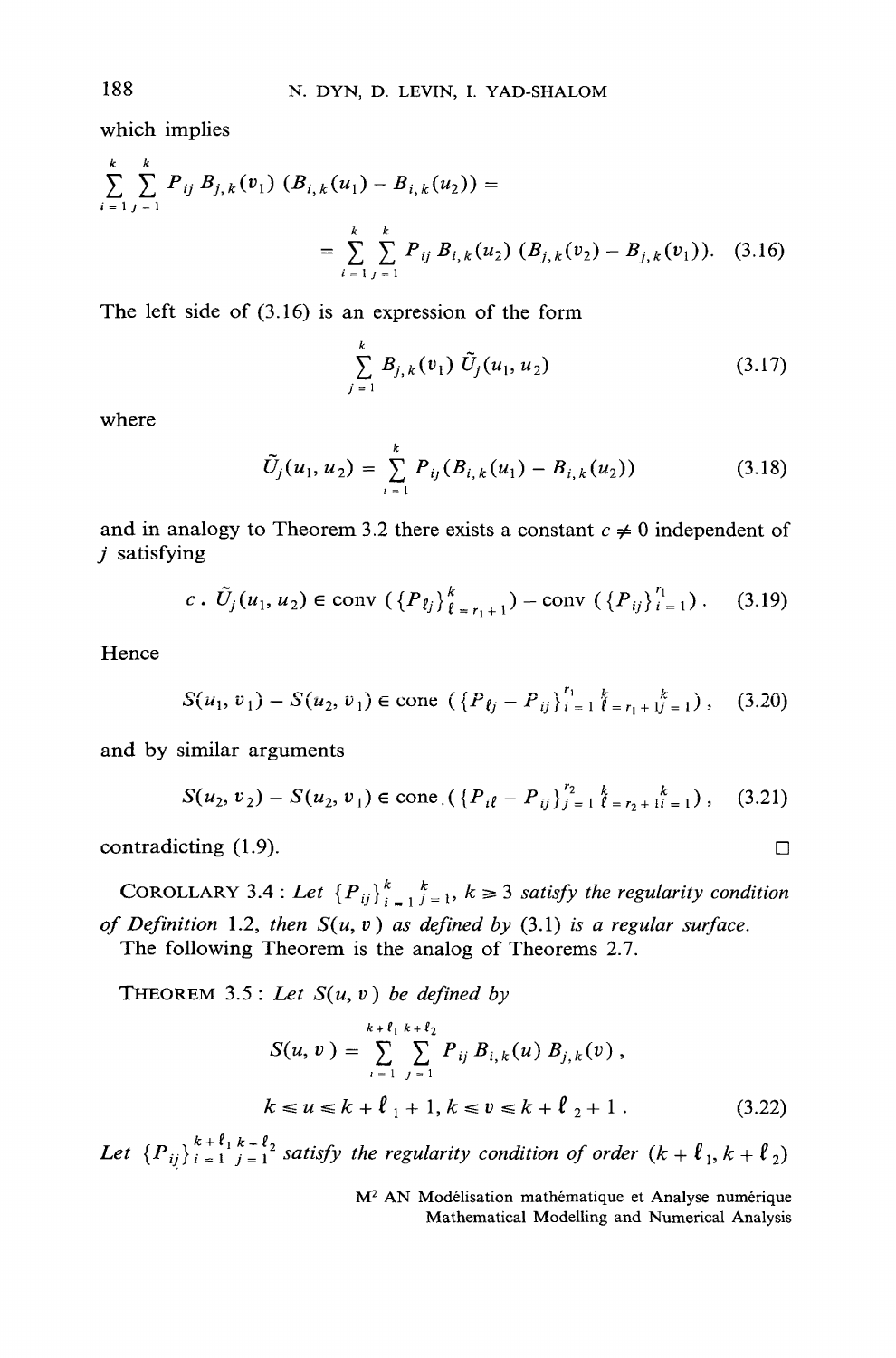then the patches corresponding to  ${P_{ij}}_{i=1}^k \underset{j=1}{\overset{k}{\to}} 1$  and  ${P_{ij}}_{i=\ell_1+1}^{k+\ell_1} \underset{j=\ell_2+1}{\overset{k+\ell_2}{\to}}$ do not intersect

*Proof*: The proof of this theorem uses the same arguments as in Theorems 2.7 and 3.3. П

Note, that as in the curve case, given a set of points  $\{P_{ii}\}_{i=1}^{n_1} \sum_{i=1}^{n_2}$  with  $n_1$ ,  $n_2$  sufficiently large then except for a boundary layer of width consisting of  $k + \ell - 1$  points, it is sufficient to impose the regularity conditions of order  $(k + \ell, k + \ell)$  on all control points, in order to guarantee that  $S(u_1, v_1) = S(u_2, v_2)$  implies either  $|u_1 - u_2| > l$  or  $|v_1 - v_2| > l$ .

Remark 3.6: A close examination of Theorems 3.2, 3.3 and 3.5 shows that the analysis holds even if we improve the conditions  $(1.7)$  and  $(1.8)$ . These new conditions allow a non-empty intersection of the convex-hulls but the matrix of the coefficients has to be of rank  $> 1$ . The improved (1.7) condition of order  $(k_1, k_2)$  is contradicted only if there exists a non-negative matrix  $\{\alpha_{ij}\}_{i=1}^{k_1}$   $\sum_{j=1}^{k_2}$  of rank one and there exists  $r_1 \in W_{k_1}$  such that<br>  $\sum_{i=1}^{r_1} \sum_{j=1}^{k_2} \alpha_{ij} = \sum_{i=r_1+1}^{k_1} \sum_{j=1}^{k_2} \alpha_{ij} = 1$ , and  $\sum_{i=1}^{r_1} \sum_{j=1}^{k_2} \alpha_{ij} P_{ij} = \sum_{i=r_1+1}^{k_1} \sum_{$ 

In the following we extend Lau's condition to the surface case. First we introduce the sets

$$
\Delta_{u}P = \text{conv}\left(\left\{P_{ij} - P_{i-1,j} | i = 2...k, j = 1...k\right\}\right)
$$
  
\n
$$
\Delta_{v}P = \text{conv}\left(\left\{P_{ij} - P_{i,j-1} | i = 1...k, j = 2...k\right\}\right).
$$
\n(3.23)

THEOREM 3.7: Let  $S(u, v)$  be defined by (3.1) with  $k \ge 3$ . Assume

$$
0 \notin \Delta_u P, \quad 0 \notin \Delta_v P \tag{3.24}
$$

$$
cone (\Delta_u P) \cap cone (\Delta_v P) = \{0\} \tag{3.25}
$$

then  $(3.1)$  is a regular surface.

*Proof*: Obviously

cone 
$$
(\{P_{ij} - P_{ij}\}_{i=1}^{r_1} \sum_{\ell=r_1+1}^{k} \sum_{j=1}^{k} ) \subset \text{cone } (\Delta_u P)
$$
  
cone  $(\{P_{i\ell} - P_{ij}\}_{j=1}^{r_2} \sum_{\ell=r_2+1}^{k} \sum_{i=1}^{k} ) \subset \text{cone } (\Delta_v P)$  (3.26)

thus  $(3.25)$  implies  $(1.9)$ . By arguments similar to Theorem 2.8 it follows that  $(3.24)$  implies the improved conditions  $(1.7)$  and  $(1.8)$  stated in Remark 3.6.

Remark 3.8 : The analysis in this section holds also for the case of mixedorders tensor-product splines.

vol. 26, n° 1, 1992